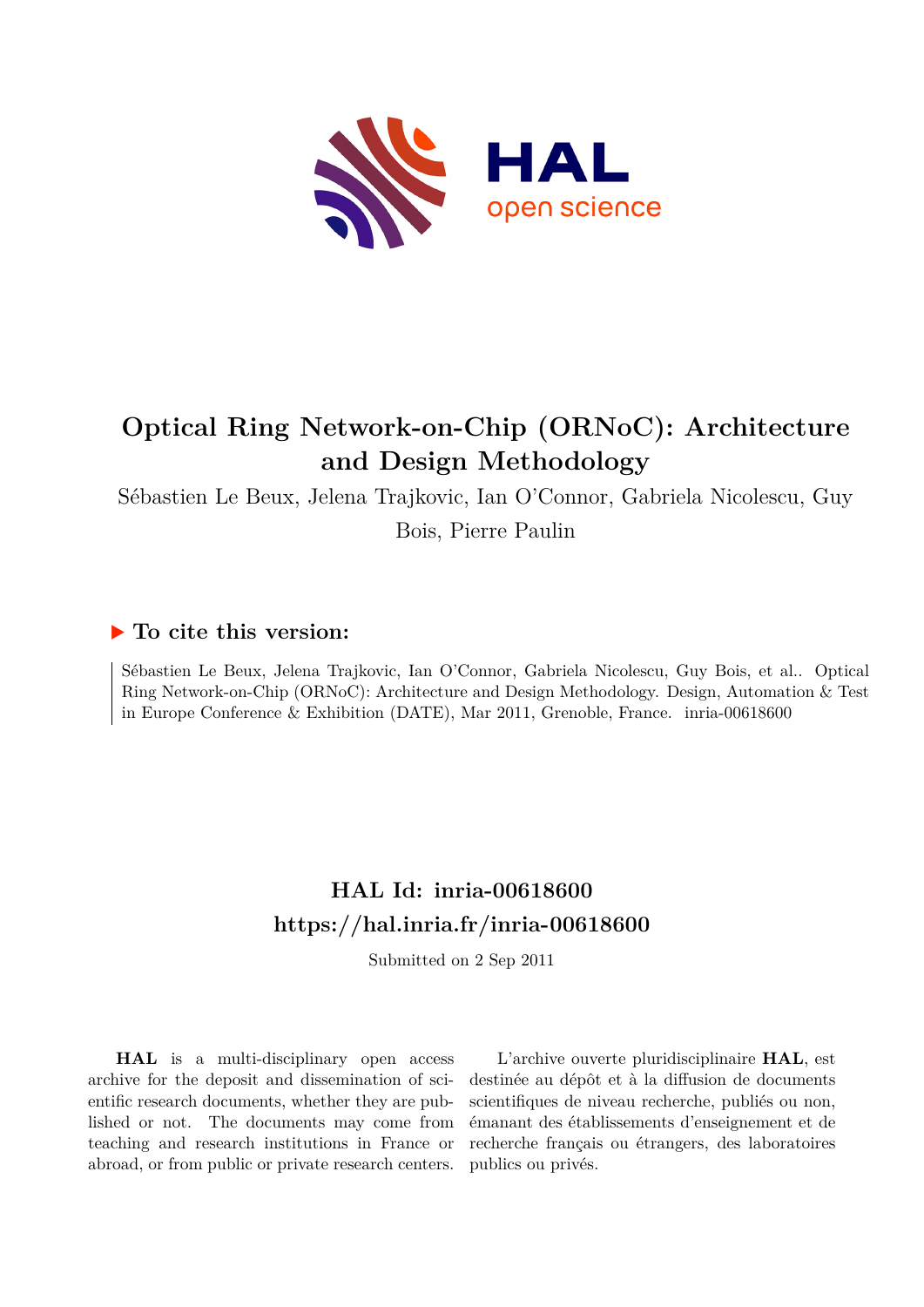# Optical Ring Network-on-Chip (ORNoC): Architecture and Design Methodology

Sébastien Le Beux\*§, Jelena Trajkovic§, Ian O'Connor\*, Gabriela Nicolescu§, Guy Bois§ and Pierre Paulin‡

§Software and Computer Department Ecole Polytechnique de Montréal, Canada Email: {Jelena.Trajkovic, Gabriela.Nicolescu, Guy.Bois}@polymtl.ca

<sup>∗</sup>Lyon Institute of Nanotechnology, Ecole Centrale de Lyon, France Email: {Sebastien.Le-Beux, Ian.OConnor}@ec-lyon.fr ‡STMicroelectronics (Canada) Inc. Ottawa, Canada Email: Pierre.Paulin@st.com

*Abstract***— State-of-the-art System-on-Chip (SoC) consists of hundreds of processing elements, while trends in design of the next generation of SoC point to integration of thousand of processing elements, requiring high performance interconnect for high throughput communications. Optical on-chip interconnects are currently considered as one of the most promising paradigms for the design of such next generation Multi-Processors System on Chip (MPSoC). They enable significantly increased bandwidth, increased immunity to electromagnetic noise, decreased latency, and decreased power. Therefore, defining new architectures taking advantage of optical interconnects represents today a key issue for MPSoC designers. Moreover, new design methodologies, considering the design constraints specific to these architectures are mandatory. In this paper, we present a contention-free new architecture based on optical network on chip, called Optical Ring Network-on-Chip (ORNoC). We also show that our network scales well with both large 2D and 3D architectures. For the efficient design, we propose automatic wavelength- /waveguide assignment and demonstrate that the proposed architecture is capable of connecting 1296 nodes with only 102 waveguides and 64 wavelengths per waveguide.**

#### I. INTRODUCTION

The latest edition of ITRS (International Technology Roadmap for Semiconductors) [7] emphasizes "More Than Moore's Law" trend. This trend focuses on system integration rather than transistor density, allowing for both functional and technological diversification in integrated systems. The functional diversification allows for nondigital functionalities to migrate from the board level into chiplevel. This allows for integration of new technologies that enable high performance, low power, high reliability, low cost, high design productivity.

Moreover, technology scaling down to ultra deep submicron domain provides for billions of transistors which enable the integration of hundreds of cores on a single chip. These cores, running at a high clock frequency, create a need for high data bandwidth and increased parallelism. Therefore, the role of interconnect becomes a dominant factor in performance. Designing such systems using traditional electrical interconnect poses a significant challenge: due to capacitive and inductive coupling [6] interconnect noise and propagation delay of global interconnect increase. Increase in propagation delay requires global interconnect to be clocked at a very low rate, which puts limits to achievable bandwidth and overall system performance. Some attempts were made to solve this problem using different interconnect architectures, such as using insertion of repeaters on interconnect [1] or using pipelined global interconnect. However, use of pipelining

leads to higher data transfer delays, due to the large number of pipeline registers required, and to increase in power consumption, both due to the number of additional registers and due to the increased operating frequency. Therefore, a new on-chip interconnect technology that can overcome the problems of electrical interconnect is highly desirable.

Use of Optical Network-on-Chip (ONoC) promises to deliver significantly increased bandwidth, increased immunity to electromagnetic noise, decreased latency, and decreased power. Aside of physical properties, use of wavelength routing and Wavelength Division Multiplexing (WDM) [18] contributes to the valuable properties of optical interconnect. For traditional routing, a part of the message contains the destination address, while for wavelength routing the chosen wavelength determines the destination address, therefore enabling low contention or even contention-free routing. WDM allows for multiple signals to be transmitted simultaneously, facilitating higher throughput. The current technology is mature enough to allow this integration, thanks to CMOS-compatible optical components, such as light sources [11], waveguides [12], modulators [15], [16], and detectors [17], [19].

Defining new architectures taking advantage of optical interconnects represents today a key issue for MPSoC designers. This paradigm shift requires new methodologies for the efficient design. The design methodologies have to take into account the new constraints specific to optical interconnect. For instance, the number of waveguides and wavelengths used for a design is limited for feasibility, variability, power consumption, area and cost considerations.

In this paper we propose a novel architecture, Optical Ring Network-on-Chip (ORNoC). ORNoC is contention-free (no need for arbitration) network with high throughput and low latency. In this architecture, a wavelength is reused for multiple communications on a single waveguide, to take into account the design constraints. Consequently, fewer waveguides are required and the scalability is facilitated. Contributions of this paper are twofold: i) novel contentionfree architecture providing wavelength sharing and ii) methodology for wavelength/waveguide assignment for efficient design.

The paper is organized as follows. Section II discusses related work. Section III describes the proposed architecture and Section IV presents use scenarios. Section V presents the wavelength/waveguide assignment design methodology and Section VI presents the experimental results. Section VII concludes the paper.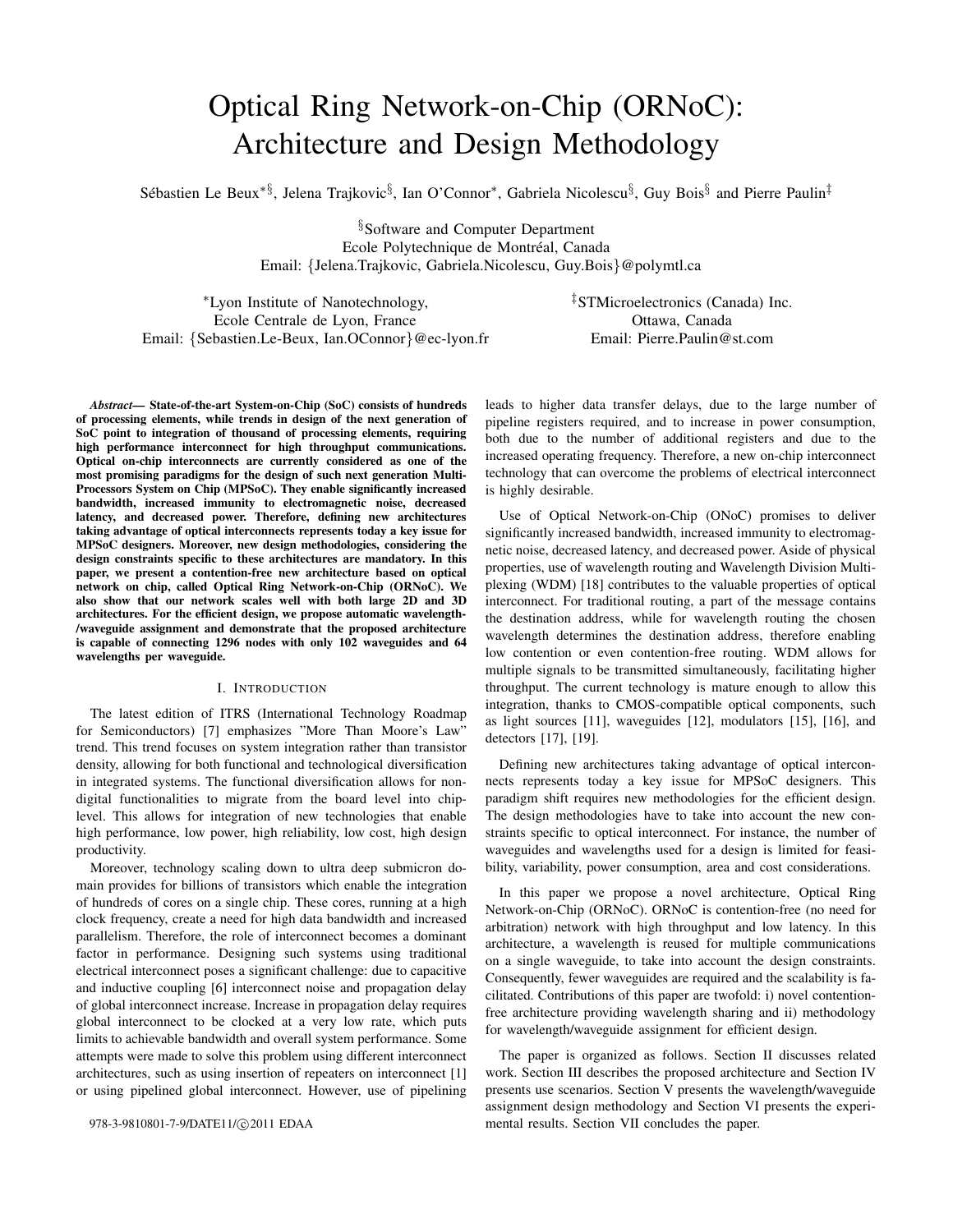#### II. RELATED WORK

Several contributions address ONoC design exploiting both electrical and optical NoC technologies. An approach using electrical interconnects for control flow and optical interconnects for data flow was proposed in [24]. The electrical signal precedes the optical one in order to reserve the optical path. Therefore, optical communications may be delayed until an optical path becomes free, resulting in contention delay. Therefore, this type of network is not contention-free. The same observation is made for the fat tree and the mesh ONoC proposed in [5], [4]. In [22], [10], electrical interconnects manage local communication while an optical interconnect is responsible for global communications. However, such Single-Write-Multiple-Read (SWMR) implementation implies that each wavelength flowing through the ONoC must be assigned to a given optical network interface, avoiding parallel communications through the same wavelength. Such technique drastically affects the ONoC scalability. Because we use WDM and reuse wavelengths to realize more than one communication on the same waveguide at the same time, ORNoC does not suffer from this inconvenient. The Corona architecture [25], [2] follows a Multi-Write-Single-Read implementation that requires arbitration to manage write conflicts. Arbitration is not required in ORNoC. The Firefly architecture [21] extends the prior work by proposing the implementation of reservation-assisted SWMR buses. The main objective is to reduce the power consumption of optical communications by using an initialization packet in charge of turningon data receiver resources. As a drawback, extra-latency is required compared to the SWMR technique and the network throughput rapidly decreases with the token round-trip latency [20]. FlexiShare architecture [20] reduces this drawback by allowing the injection of a new token each cycle (token stream arbitration). In contrast, ORNoC does not require arbitration. Only [8] and [3] consider contention-free ONoC, but they do not consider any method to reduce the implementation complexity when total connectivity is not required. The cores of an ATAC processor [13], [23] are connected via an electrical and an optical network. The optical network is used for global broadcasting. Its topology is most similar to the proposed ORNoC, however, the contention-free property is based only on WDM, while in ORNoC it is based on both WDM and wavelengths reuse. Moreover, ATAC does not support simultaneous communications between one source and multiple destinations, unless it is broadcast of the same message. Our approach has the potential for fewer waveguides/wavelengths.

#### III. SYSTEM AND ORNOC ARCHITECTURE

This section presents the overall architecture proposed in this work and the ORNoC network. We distinguish the optical portion from the electrical portion of the architecture. The electrical portion is composed of a set of computing nodes interconnected through a NoC while the optical part integrates the ORNoC network (i.e. including on-chip lasers, waveguides, etc.). We assume that nodes in electrical portion are grouped into clusters, in 2D scenario, and into electrical layers, in 3D scenario. In both scenarios, the optical portion is placed on a dedicated layer.Two types of communications are distinguished:

- *intra-cluster/intra-layer* communications are used for data transfers between the nodes situated within the same electrical cluster/layer
- *inter-cluster/inter-layer* communications are used for data transfers between nodes of different electrical clusters/layers.

The ORNoC is dedicated to inter-cluster/inter-layer type of communications. This communication requires a routing composed of

three main steps: (1) the electrical routing from the source node to appropriate Optical Network Interface (ONI), (2) the optical routing and (3) the electrical routing from the ONI to the destination node. The inter-cluster/inter-layer transceiver communication starts when an ONI receives a data and a destination ID. The data is serialized and the appropriate CMOS driver circuit then modulates the current flowing through the microresonator. The intensity of light emission is modulated according to the data bit values, achieving the electro-optical conversion. The signal enters into the ORNoC, gets routed inside it, and is finally received by a receiver's ONI. In the receiver ONI, the photodetector starts the opto-electronic conversion by converting a flow of photons into a photocurrent. An analog signal gets transmitted to the CMOS receiver circuit that converts the analog signal to a digital one, which is then deserialized. Data is finally injected into the electrical NoC and it is transmitted to the destination node.

In the following sections, we present details of ORNoC, where all of ONI in different clusters are able to communicate with each other (i.e. full connectivity).

#### *A. Global View*

The principle of ORNoC is illustrated using an example shown in Figure 1. Figure 1(a) shows 8 ONIs (A, B, etc.) connected with a single waveguide. The unmatched feature of ORNoC is that the same wavelength may be used on a single waveguide to concurrently realize multiple communications, as illustrated in Figure 1(b). In this representation, the single (physical) waveguide is represented as multiple (virtual) rings, each one being associated to a given wavelength. In the figure, 6 rings are represented, meaning that 6 different wavelengths can be used. For example, we may use  $\lambda_1$ , shown in the smallest ring in the Figure 1(b), to realize communications: from  $ONI<sub>A</sub>$  to  $ONI<sub>B</sub>$ , from  $ONI<sub>B</sub>$  to  $ONI<sub>C</sub>$ , etc. When considering only  $\lambda_1$ , the portion  $p_1$  of the waveguide is used exclusively for  $ONI_A$  to  $ONI_B$ communication. However, because of WDM, many signals with other wavelengths may be used to realize other communications on the same portion of the waveguide. In the shown example,  $\lambda_3$ , shown in blue on the second ring, is used to realize communication between  $ONI_A$  and  $ONI_D$ .



Fig. 1. Example of ORNoC highlignting multiplexed wavelengths implementing connections.

In general, the use of WDM allows multiple communications in the waveguide, at the same time. However, due to the technological constraints there is an upper bound for the number of wavelengths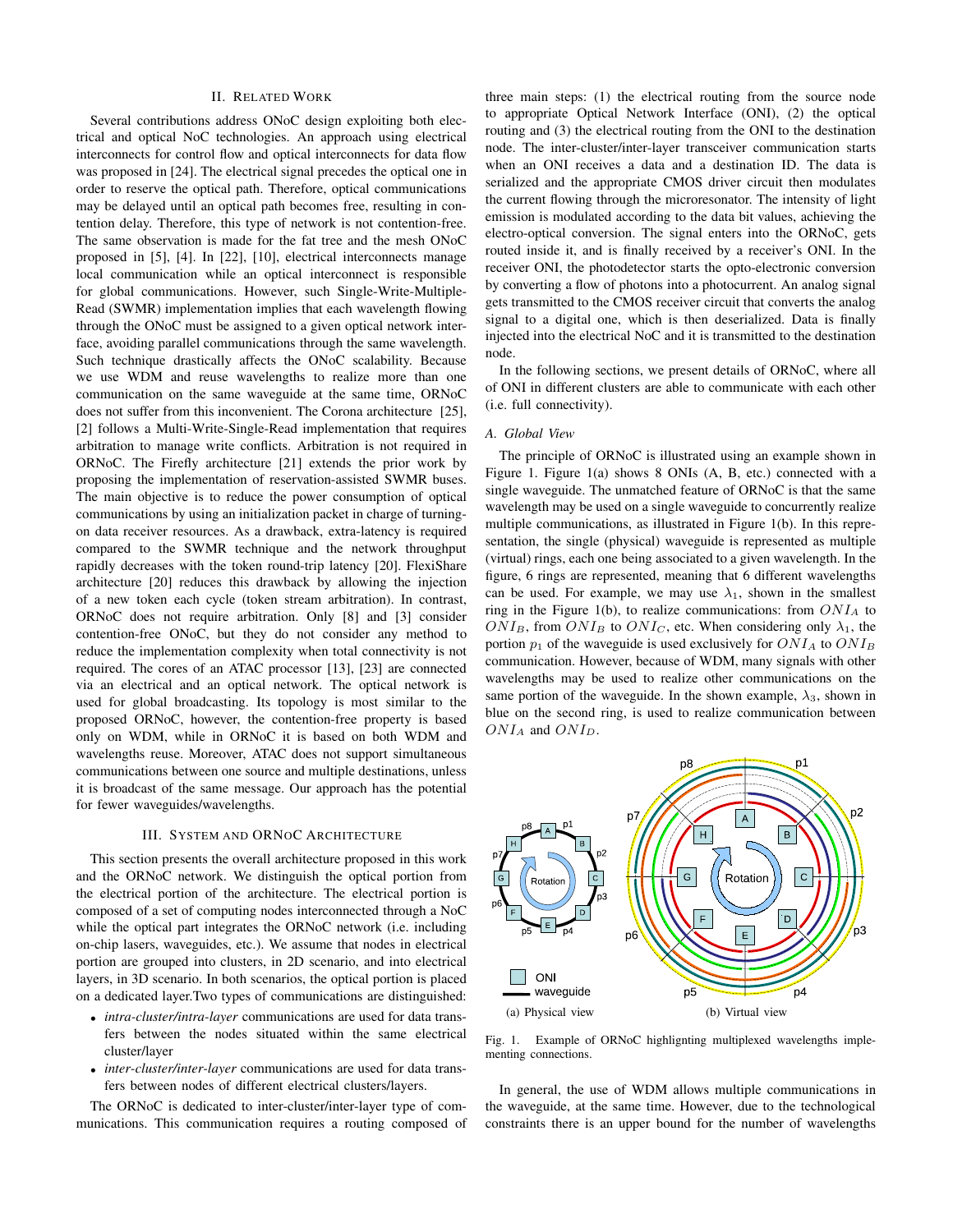that may be multiplexed. Therefore, we may use multiple waveguides and different directions of rotation to provide sufficient number of communication channels while conforming to the technological restrictions that limit the number of wavelength and waveguides.

#### *B. Electrical Portion of ONI*

Aside of the serializing data and modulating the signal, electrical portion of ONI transmitter is in charge with selecting an appropriate wavelength-waveguide pair to be used. We propose an architecture where a wavelength-waveguide pair is statically determined based on the destination. The details of this mapping are shown in Section V.

On the transmitter side, after analog-to-digital signal conversion and deserialization, the data is stored in a buffer that is dedicated to the particular wavelength. The buffers might become a bottleneck of the system. A simple solution for the buffer overflow is to have the overflow detected and an appropriate message sent to the sender. This can be done at a protocol level and will be investigated in future works.

#### *C. Optical Portion of ONI*

The optical portion of ONI is shown in Figure 2. ONI's receiver and transmitter parts consist of sets of  $n_r$  and  $n_t$  microresonators, respectively, each set characterized by its resonance wavelengths:  $\lambda_{ri}$ , for receiver and  $\lambda_{tj}$ , for transmitter part. In the receiver part, as shown in the figure, trajectory of the signal depends on the value of the signal's wavelength  $\lambda_s$ . Therefore, we define two modes of operation on receiver part:

- *ejection*: when  $\lambda_s = \lambda_{ri}$  ( $i = 0, \ldots n_r 1$ ), the signal will couple into the microresonator, with the same wavelength as the signal, and then couple out into the perpendicular waveguide (e.g. signals with  $\lambda_b$  and  $\lambda_g$  shown in blue and green in the figure).
- *pass through*: when  $\lambda_s \neq \lambda_{ri}$  ( $i = 0, \ldots n_r 1$ ), the signal will propagate along the same (ring's) waveguide. The red signal (i.e.  $\lambda_r$ ) illustrates this operation.

Transmitter part adds one more state to ONI's functionality:

• *inject*: once data reaches ONI, a driver and modulator couple in the signal into an appropriate microresonator, which then couples it out to the waveguide (e.g. signals with  $\lambda_q$  and  $\lambda_p$ , shown in green and purple in the figure).



Fig. 2. Microresonators in optical portion of the ONI.

The proposed ONI architecture allows reuse of the same wavelength to realize multiple communications in the same waveguide, at the same time. For instance, in the example shown in Figure 1, the same wavelength may be used to realize the communication  $ONI_A \rightarrow ONI_B$ , as well as the communication  $ONI_B \rightarrow ONI_C$ , etc. The wavelength reuse translates into smaller overall number of wavelengths used in the system and, therefore in better scalability.

#### *D. Use of Multiple Rings*

The ORNoC contention-free property is made possible through the use of multiple wavelengths, both in WDM and wavelength reuse context. However, the number of wavelengths is currently technologically limited (e.g. 16), which may restrict the architecture scalability. In order to support large scale architectures, ORNoC supports the use of multiple rings. Each ring is independent, therefore the same set of wavelengths can be reused for each ring. The layout for the multi-ring topology allows for lower power losses, because there are no waveguide crossings. Moreover, our network has statically determined paths, so we can fine tune the on-chip laser output power to fit the requirements, while in Corona [25], [2] a worst case output power needs to be used for all the off-chip laser sources.

#### IV. ORNOC USE SCENARIOS

In this section, we present a 2D typical ORNoC use scenario and a more prospective 3D one.

#### *A. 2D Context*

In the 2D context, we propose a hierarchical network topology, similar to Firefly architecture [21], where cores are grouped in clusters. The cores within the cluster are connected using electrical network and they communicate with each other via the electrical network (intra-cluster communication). The nodes from different clusters are connected with ORNoC (inter-cluster communication). The layout of the proposed architecture for  $3 \times 3$  clusters configuration is shown in Figure 3(b). The layout is fairly regular; this allows for automatic place-and-route and straightforward loss estimation. Moreover, the waveguide forming ring does not have any crossings, has relatively small number of bends connected with otherwise straight-line waveguides.

Assuming that each cluster is connected to the ORNoC through a single ONI (i.e. for  $3\times3$  clusters architecture, 9 ONIs are used), we define a *Connectivity Matrix* (CM). The Figure 3(b) illustrates the connectivity values for the CM of the system shown in Figure 3(a). Rows and columns of CM contain source ONIs and target ONIs, respectively. If the communication is possible the value is '1', otherwise it is '0'. Since a full connectivity scenario is considered and self communications (e.g.  $ONI<sub>A</sub>$  to  $ONI<sub>A</sub>$ ) are avoided, only the top-left to bottom-right diagonal contains '0' values.



Fig. 3. 2D architecture.

#### *B. 3D Context*

Figure 4(a) illustrates the proposed 3D architecture integrating ORNoC. It is composed of a set of stacked electrical layers and one optical layer. All electrical layers are connected to the optical layer using electrical vertical TSVs (Through Silicon Vias [14])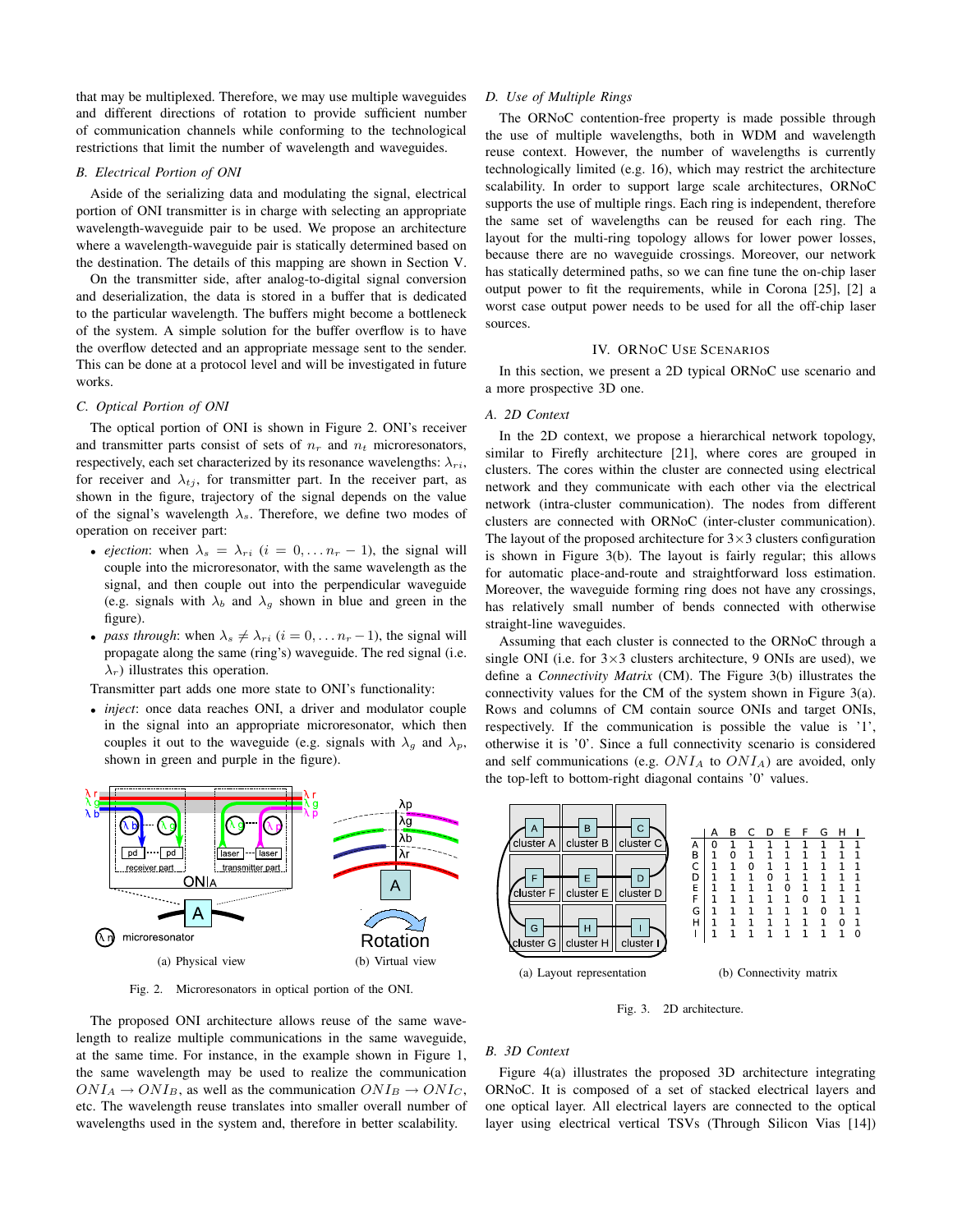that upload and download the data between electrical and optical layers. Similarly to the 2D scenario, the cores in electrical layers are interconnected with electrical NoC while ORNoC is used for interlayer communications. However, we also assume that each layer may have multiple accesses to the ORNoC.

As an example, we consider a 3D architecture with 2 layers and 4 (i.e.  $2\times2$ ) ONIs per layer. The resulting CM is represented in Figure 4(b). ONIs located on the same layer never communicate with each other using the ORNoC (value '0' in CM).



Fig. 4. 3D architecture.

#### V. METHODOLOGY FOR DESIGNING EFFICIENT ORNOC

In order to design an efficient and feasible ORNoC we propose a design methodology that takes into account design constraints and design/connectivity requirements.

#### *A. Design Methodology: Algorithm*

The objective of proposed design methodology is to customize a generic ORNoC architecture for a given scenario by providing sufficient number of rings (i.e. waveguides) for supporting all the communications in a contention-free manner. Additionally, the number of rings must be minimized for power consumption and layout constraints purposes. For this purpose, we need to efficiently use available wavelengths on each portion of a ring.

We propose an algorithm that performs wavelength assignment and builds a custom ORNoC structure according to given requirements:

The inputs of the algorithm are: the maximum number of wavelengths per ring (*max wl*), the number of ONI per cluster (*oni per cluster*), and the number of layers (*layers*). In 2D scenario, the number of layer equals one, where in 3D scenario, we consider having a single cluster on each layer, and therefore the number of ONIs on it is the value of *oni per cluster*. An element in the CM represents a communication between source-target couple. Each element has five fields: *connectivity*, *ring*, *portion*, *wl* and *processed*. The *connectivity* field equals '1' if corresponding source and target communicate via ORNoC (these values were discussed in Section IV), *ring*, *portion* and *wl* point to ring, portion of the ring and wavelength that are used to realize communication between source and target, while *processed* denotes that *ring*, *portion* and *wl* values have been assigned to the element.

Function *populate connectivity values* deduces value of *connectivity* field: in 2D scenario, we assume full connectivity, while in 3D scenario, we assume that only inter-layer communications are realized via ORNoC. Results of these assignments are shown in Figure 3(b) and Figure 4(b). Note that any other communication scenario may be handled with our methodology, which would require that the *connectivity* values are provided by a designer. Once the *connectivity*

#### **Algorithm 1:** Generate ORNoC



values are obtained, the algorithm iterates in order to associate a communication path (i.e. a ring, a portion and a wavelength) to each element in CM (lines 2-23). Function *ring.get portions* starts by considering use of only a single ring: we first consider shortrange communications (ONI located close to each other on a ring) then longer-range ones. Once we identify the path (i.e. a set of ring portions *p[]*), we search for an available wavelength (lines 7-8). If the search finds an available wavelength, the wavelength is reserved, and the ring, portion and the wavelength values of *CM.element* are populated. The element is also marked as processed. Once all the elements have been evaluated for a given ring, we check if another ring is necessary: if not, the process stops, otherwise a ring is added and all the non-processed elements are reconsidered. Note that, for multiple rings, we alternate the use of clockwise and counterclockwise rotation ring in order to minimize the communication length, and thus the power consumption.

#### *B. Design Methodology: Example*

This section presents an example of wavelength assignment for a 3D architecture with 2 layers and 4 (i.e.  $2 \times 2$ ) ONIs per layer (Figure 4(a)). The CM for this scenario is given in Figure 4(b). We also consider a maximum of 6 wavelengths per waveguide. Our algorithm is able to provide all required communications using only 2 waveguides. Figure 5(a) and 5(c) show the virtual view of waveguides where the communications are realized in clockwise and counter-clockwise directions, respectively. The waveguide illustrated in Figure 5(a) was firstly used to manage the communications; as a consequence, its ring portions are more intensively used compared to the second waveguides (in the latter, the largest circle is empty, thus a wavelength is not used). Figure 5(b) and 5(d) represent corresponding wavelength assignment portion on CM for two waveguides, showing that all the communications are correctly managed. The value of each node in CM gives the wavelength (i.e. the circle in the virtual representation) used to perform the communication.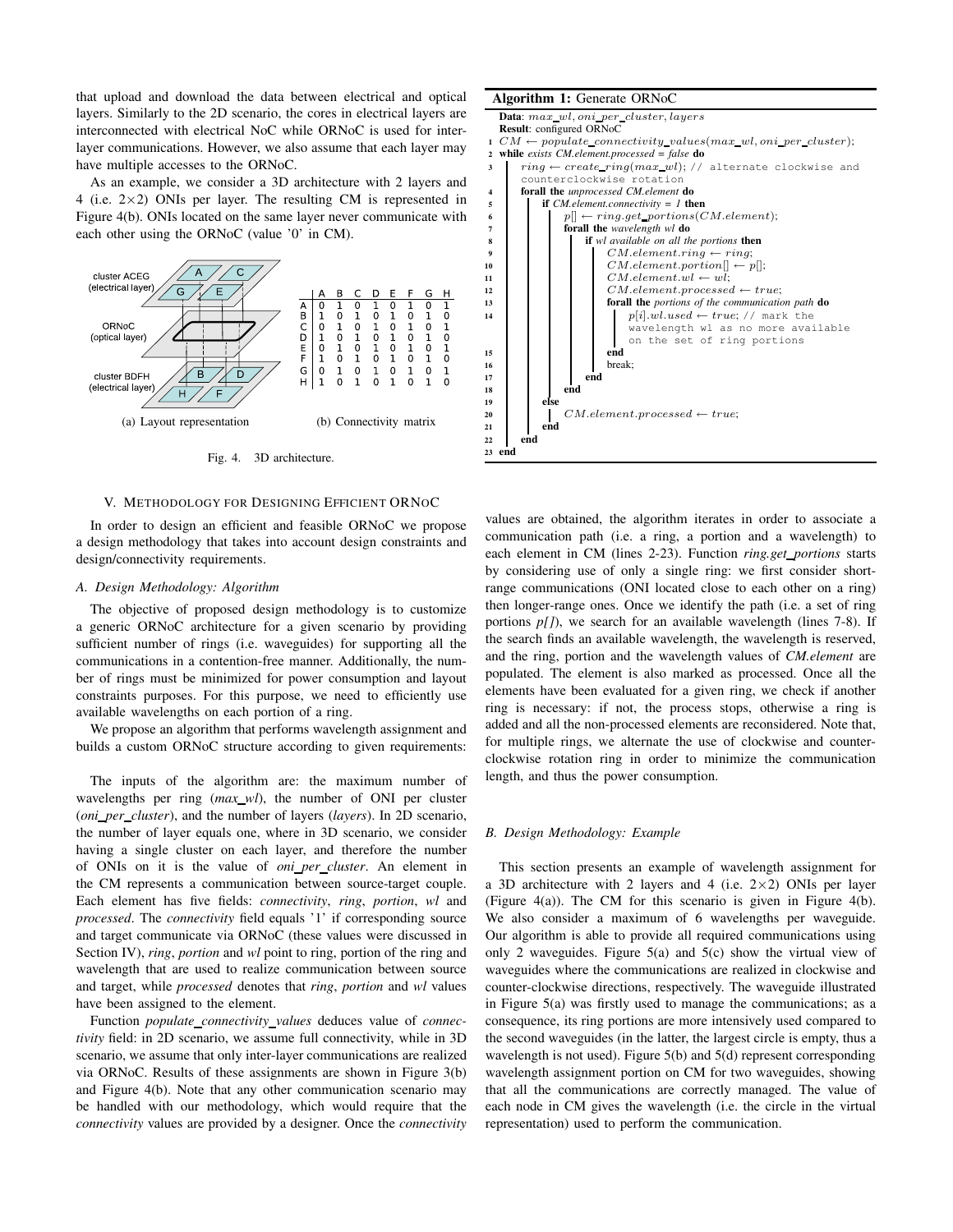

Fig. 5. ORNoC with double ring a-b) virtual view for clockwise rotation waveguide and corresponding wavelenght assignment c-d) virtual view of second waveguide with counter-clockwise rotation and corresponding waveguide assignment.

#### VI. CASE STUDY

We evaluated the efficiency of the ORNoC architecture and implemented the methodology for its automated design. We study the required number of waveguides as a function of the number of nodes, for different values of maximum number of wavelengths per waveguide. We use values 8, 10, 16 and 24 for the maximum number of wavelengths per waveguide in all the experiments. This choice is conform to the existing technology: for 5nm lithography and 90nm technology, for wavelengths between 1557-1583nm and microresonator radii from 1.0-2.5 $\mu$ m, waveguide with 16 multiplexed wavelengths have been fabricated [18], [26], [9]. This value is dependent on free spectral range (spacing between consecutive resonant frequencies: 50 nm), quality factor of a microresonator (500-800) and variability. It is projected that in near future, 24 wavelengths would be realistic implementation option.

#### *A. 2D Context*

Figure 6(a) shows the evolution of the number of required waveguides for 2D use scenario. We vary the number of clusters for this architecture: 4, 9, 16, 25 and 36. Please note that 4 clusters represent  $2\times 2$  scenario, 9 are  $3\times 3$ , etc. The number of waveguides, as expected, increases with the increase of the number of clusters. The rate of increase of the number of wavelengths is biggest for the wavelength constraint that equals 8, and reaches 66 for 36 clusters. It worth to note that state-of-the-art SoC have up to hundred of cores, most of the proposed architectures suggest using 64 wavelengths and order of hundred of waveguides [25], [21], [8]. Indeed, the higher the number of tolerated wavelengths; the more communication paths can be multiplexed using the WDM technique.

Even though exact comparison is not possible, due to the different assumptions about how the networks operate, let us mention some



Fig. 6. Number of waveguides for different architecture configurations.

of the previously proposed architectures, alongside ORNoC. For connecting  $64$   $(8\times8)$  clusters Clos [8] optical network uses  $64$ waveguides, with total of 128 wavelengths. Corona [2] architecture is able to connect 256 ( $4\times64$ ) cores, using  $4*64$  waveguides for the crossbar and additional 1 waveguide for broadcast, with 64 wavelengths. For the same configuration,  $4 \times 64$  and a constraint of 64 wavelengths, ORNoC requires only 26 waveguides.

#### *B. 3D Context*

We present the evolution of the number of waveguides as a function of the number of nodes for different maximum number of wavelengths in case of 2 and 4 electrical layers architecture.

Figure 6(b) and 6(c) show the number of waveguides required for ORNoC using 2 and 4 layers, respectively, for different number of ONIs per layer: 4, 9, 16, 25 and 36. In both cases, the number of waveguides increases with the number of layers and the number of nodes per layer. The rate of increase is faster for more stringent wavelength constraint: for maximum of 8 wavelengths per waveguide, and for 36 ONIs per each layer, ORNoC requires 132 and 794